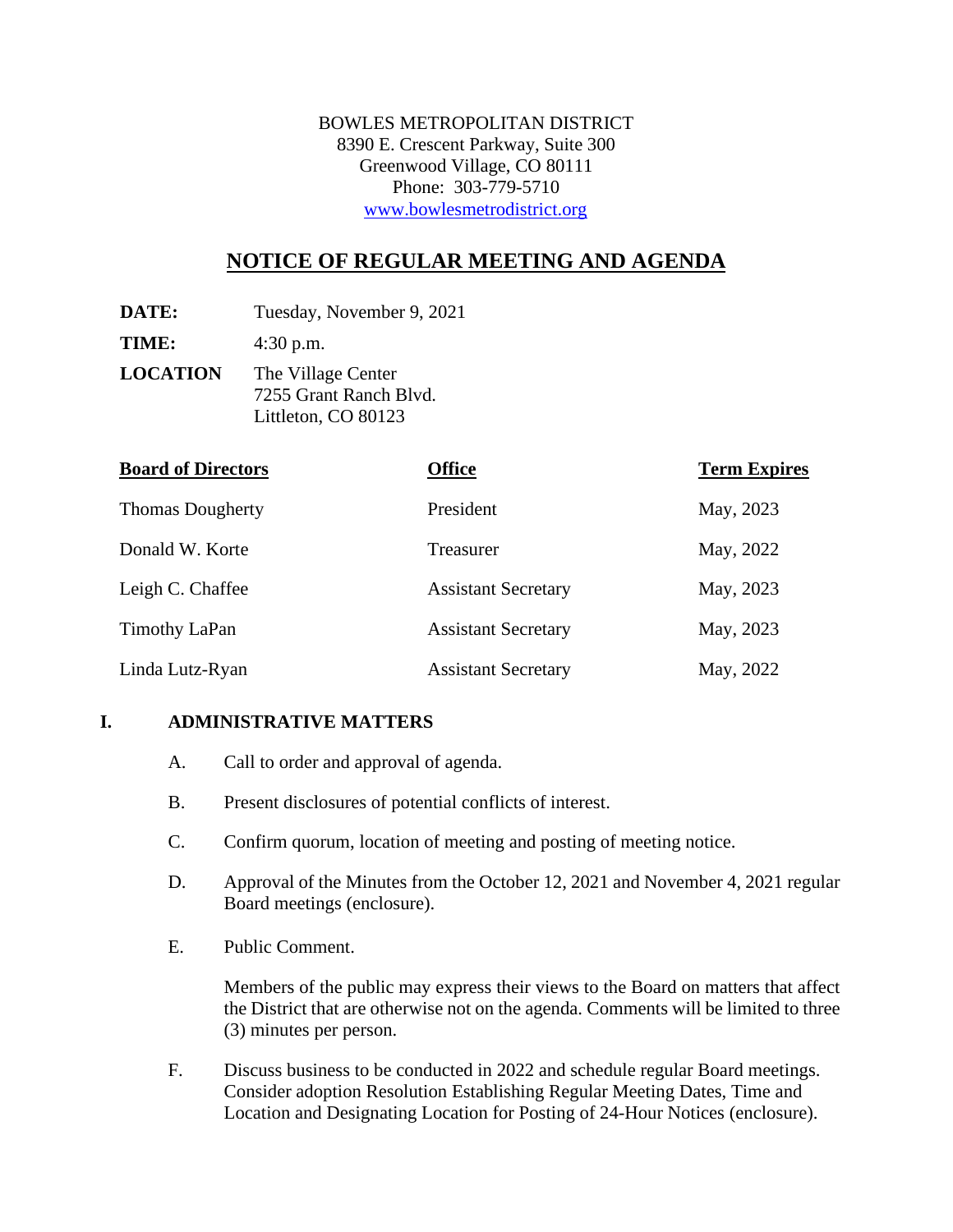G. Discuss District insurance renewals for 2022.

## **II. FINANCIAL MATTERS**

- A. Conduct Public Hearings on the proposed 2022 Budget and consider adoption of Resolution to Adopt the 2022 Budget and Appropriate Sums of Money and Resolution to Set Mill Levies (enclosures – preliminary assessed valuation, draft budget and resolutions). (enclosure).
- B. Authorize District Accountant to prepare and sign the DLG-70 Certification of Tax Levies form for certification to the Board of County Commissioners and other interested parties.
- C. Consider appointment of District Accountant to prepare 2023 Budget.
- D. Consider approval of the engagement letter with Schilling & Company, Inc. to prepare the 2021 Audit.
- E. Review and consider approval of August 31, 2021 and September 30, 2021 Financial Statements (enclosure).
- F. Review and consider approval of claims in the amount of \$111,682.15 (enclosure).
- G. Other.

### **III. MANAGER MATTERS**

- A. Operational Updates and Action Items
	- 1. Landscape:
		- a. Work Order Summary.
		- b. Update on Hydro Systems KDI project and irrigation mapping.
		- c. Review and consider approval of Designscapes proposal to change out valves at Sunset Park in the amount of \$53,958.50 (enclosure).
		- d. Review and consider approval of Designscapes proposal to change out valves at Blue Heron Park in the amount of \$26,616.75 (enclosure).
	- 2. Davey Tree:
		- a. General Update (enclosure).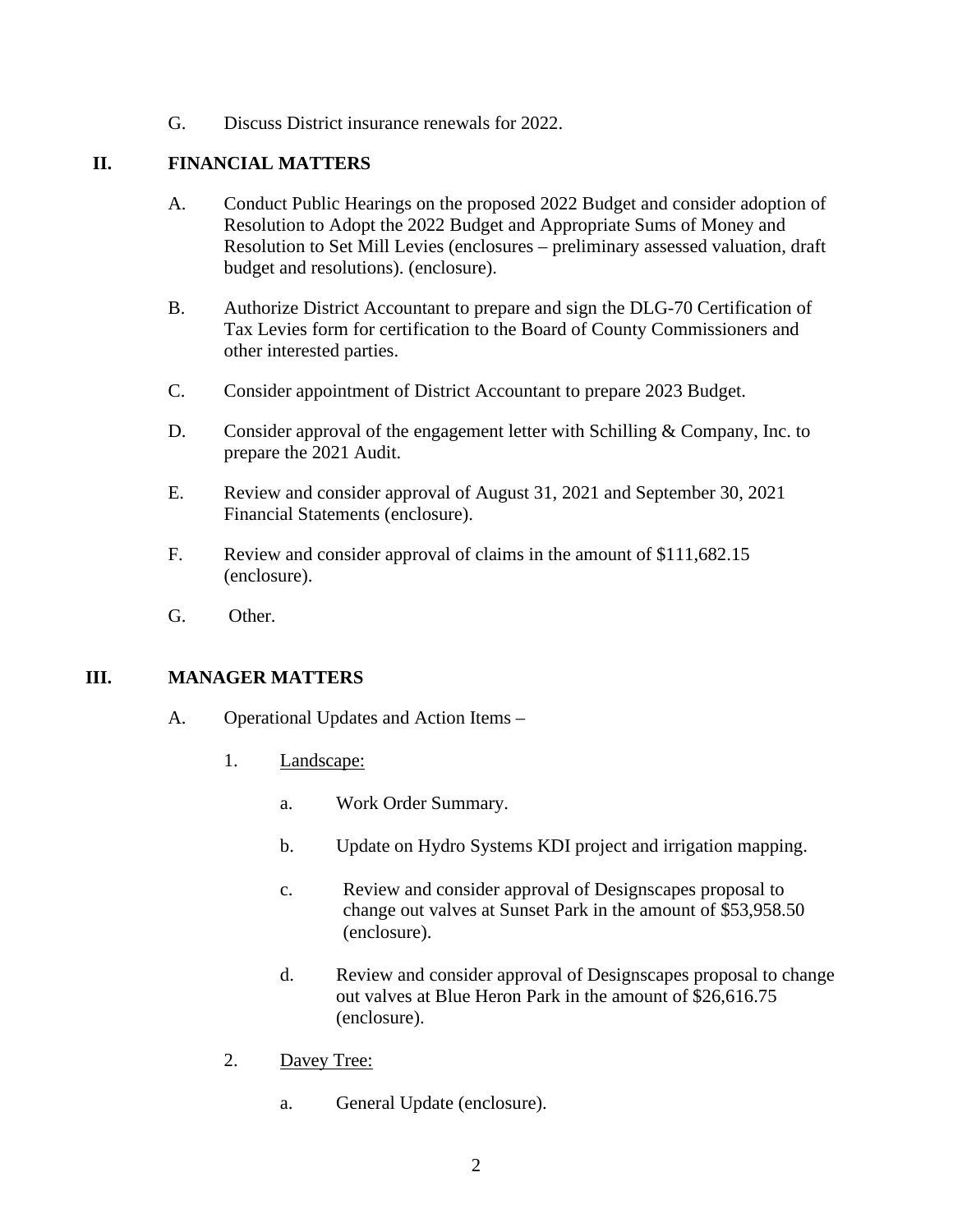- b. Review and consider approval of Tract H Aspen Removal Proposal in the amount of \$1,890.00 (enclosure).
- c. Review and consider approval of Isthmus Park Beautification Project Proposal in the amount of \$1,260.00 (enclosure).
- d. Review and consider approval of 2022 Annual Plant Health Care Program in the amount of \$27,520.00 and Proposal for Fertilization of Street Trees in the amount of \$14,860 (enclosure).
- e. Review and consider approval of 2022 Tree Pruning Proposal in the amount of \$65,835.00 (enclosure).
- f. Review and consider approval of tree pruning at Blue Heron Park in the amount of \$6,600.00 (enclosure).
- g. Review and consider approval of tree pruning at community entrances in the amount of \$13,610.00 (enclosure).
- 3. Pond Management
	- a. Update on Water Quality Monitoring
	- b. Updated proposal for 2022 Monthly Pond Management of Blue Heron Park in the amount of \$9,026.78 (enclosure)
	- c. Proposal for Cattail Stand Reduction and Shoreline Improvement in the amount of \$10,078.00 (enclosure)

#### 4. Homestead Painting

a. Update on ongoing work

- 5. Park Update:
	- a. Review and consider approval of CDR Construction LLC updated proposal to replace gazebo deck and structure in an amount of \$45,6000 (enclosure).
	- b. Review and discuss potential Denver Water Alternative Pipeline feed in Isthmus Park (enclosure).
- 6. Signage Update:
	- a. Review and consider updated proposal from MFish Graphics for Park Regulation Signage in the amount of \$1,998.00 (enclosure).
	- b. Isthmus Park informational signage update.